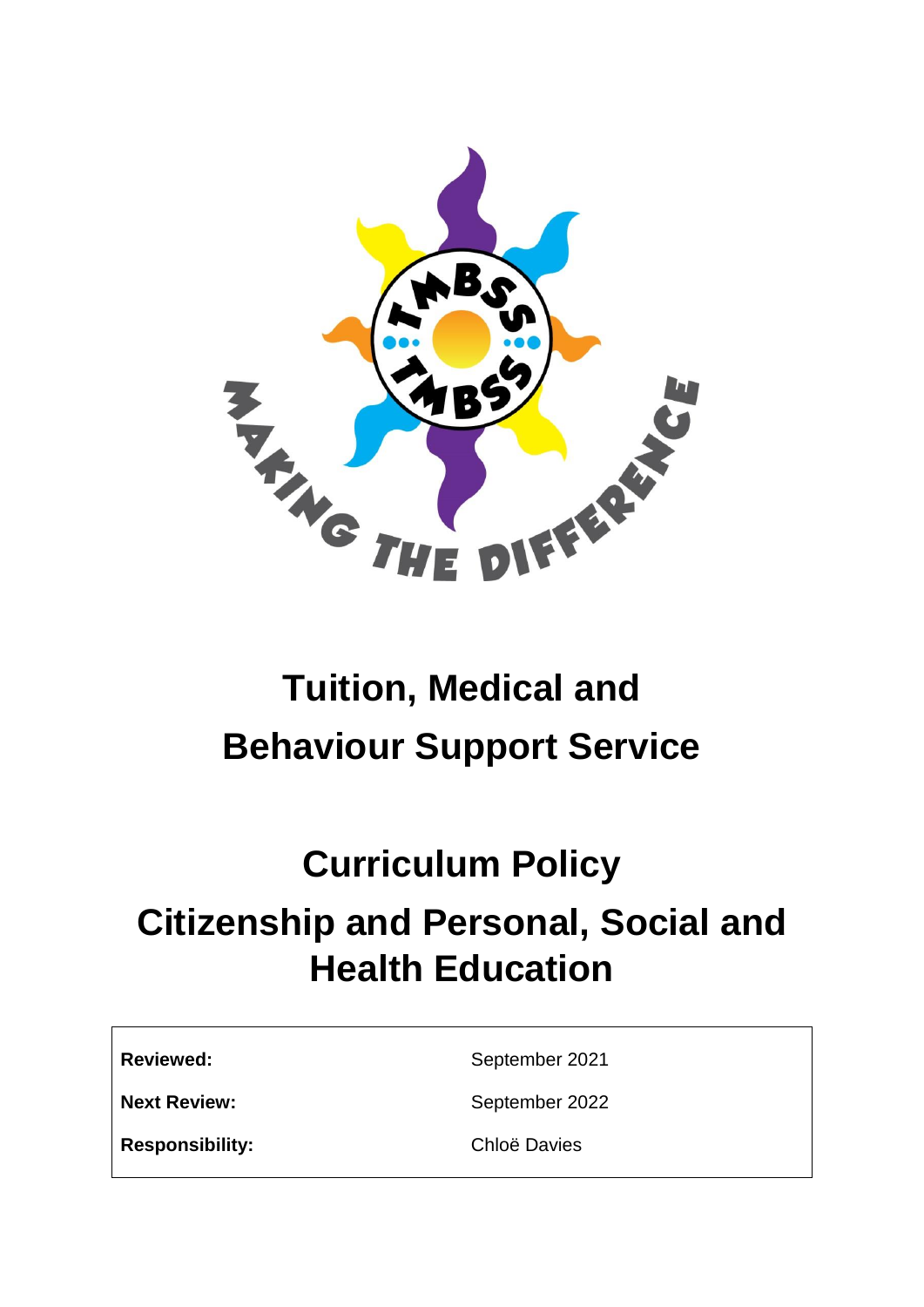# **Context**

The Citizenship and Personal, Social and Health Education (PSHE) Policy forms an integral part of the ethos of TMBSS as students are encouraged to make responsible and informed decisions about their contribution towards society and their health and well-being.

The policy has been updated by the service PSHE co-ordinator taking into account views from students, parents/carers, staff and governors. The document and the PSHE scheme of work overview is available on the service website. It is updated every year.

# **Policy statement**

The Citizenship and PSHE curriculum at TMBSS reflects the school ethos,

"to provide a high quality learning experience appropriate to the needs of the individual pupil. This will enable them to make good progress in their learning and personal development and restore self-confidence and enjoyment".

Students have the opportunity to acquire the knowledge, understanding and skills they need to manage their lives now and in the future. As part of a whole school approach, PSHE education develops the qualities and attributes students need to thrive as individuals, family members and members of society.

Our PSHE programme makes a significant contribution to students' spiritual, moral, social and cultural (SMSC) development, their behaviour, safety, and the school's statutory responsibility to promote students' wellbeing and developing meaningful relationships through Relationships and sex Education (RSE), (see policy). Additionally, learning is provided through a comprehensive PSHE programme, essential to safeguarding pupils, as Ofsted has set out.

Other related policies and documents include the RSE Policy, Peer on Peer Abuse Policy, Drugs Education Policy, Child Protection Policy, Single Equalities Policy, SMSC Policy, E-safety Policy, GDPR Policy, Mobile Phone Policy, Preventing Extremism and Radicalisation Policy and Safeguarding and Child Protection Policy.

# **Aims and Objectives**

The fundamental aims for PSHE Education is to provide students with:

- Accurate and relevant knowledge
- Opportunities to turn that knowledge into personal understanding
- Opportunities to explore, clarify and if necessary challenge, their own and others' values, attitudes, beliefs, rights and responsibilities
- Opportunities to explore high-risk situations and learn strategies to keep themselves safe.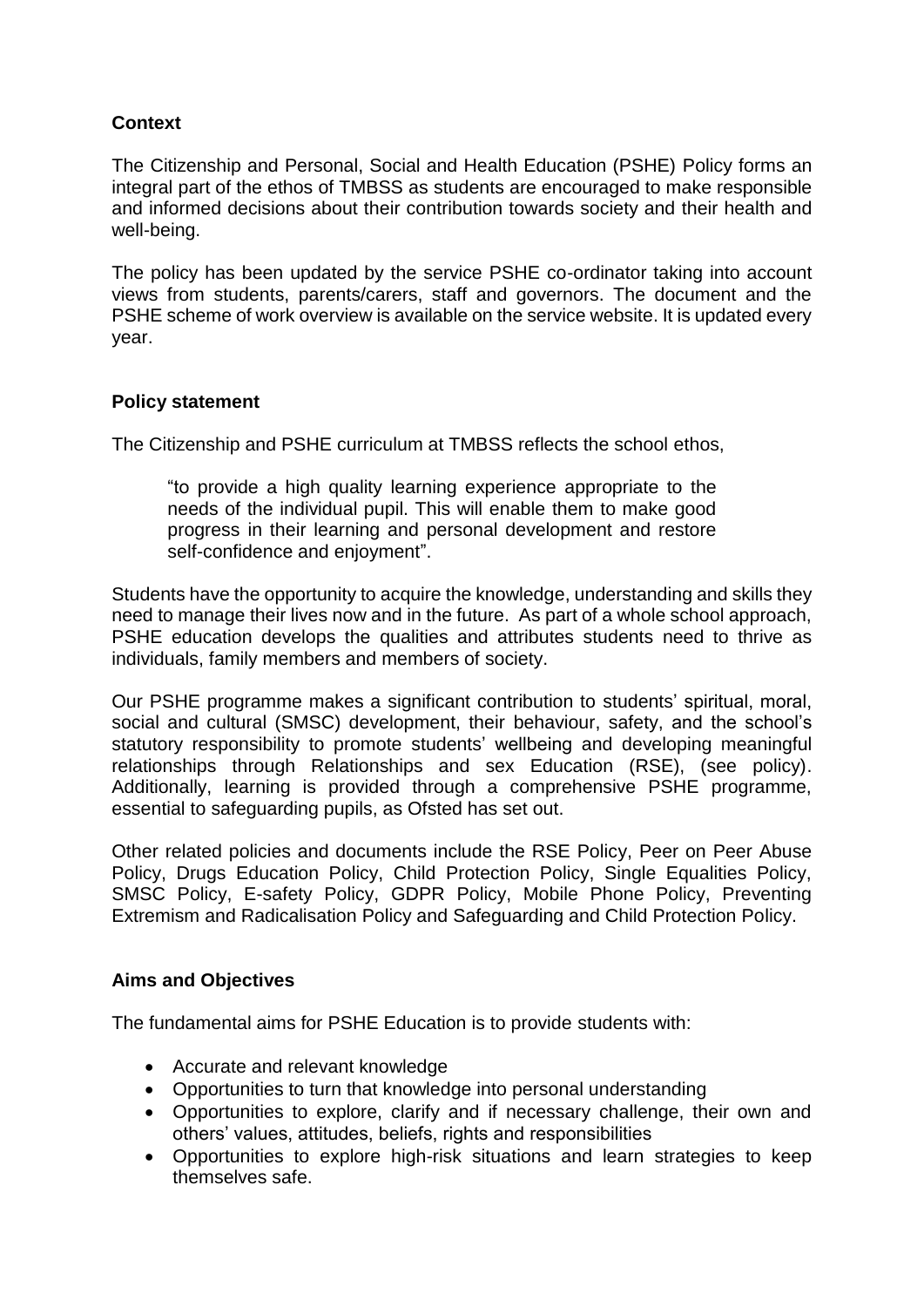- The skills, language and strategies they need in order to live healthy, safe, fulfilling, responsible and balanced lives.
- To enable students to develop self-respect, respect for others and form positive, rewarding and stable relationships

# **Moral and Values Framework**

The RSE programme at Tuition, Medical and Behaviour Support Service reflects the Service's ethos and demonstrates and encourages the following values:

- Respect for self:
- Respect for others;
- Responsibility for their own actions;
- Responsibility for their family, friends, Service's and wider community.

# **Creating a safe and supportive learning environment:**

PSHE creates a safe and supportive learning environment by creating class rules at the beginning of topics these generally cover:

- To listening to each other,
- To not ask personal questions to staff or students,
- To understand that some aspects discussed maybe be personal and upsetting to others,
- To encourage students to discuss topics and ask questions
- To inform students that they can talk to staff privately if needed.

We will ensure that where students indicate that they may be vulnerable and at risk, they will get appropriate support via our safeguarding team and supporting agencies. Any disclosure from pupils will be managed following our school's safeguarding and child protection policy.

Staff at TMBSS should at all times be positive role models to the students in both structured lessons and during unstructured times such as break times. During these times staff should be modelling positive attitudes and behaviours as well as initiating positive conversations and activities. In addition, staff will be expected to tackle discriminatory language and prejudice-based bullying immediately and in accordance to our school behaviour policy.

TMBSS will ensure:

- All staff at TMBSS are made aware of and have understood the KCSiE guidance and follow all policies and procedures set out by the service
- All staff at TMBSS are made aware of The Prevent Duty and know the signs that they should look out for, and the steps they should take to prevent extremism and radicalisation in our ever changing world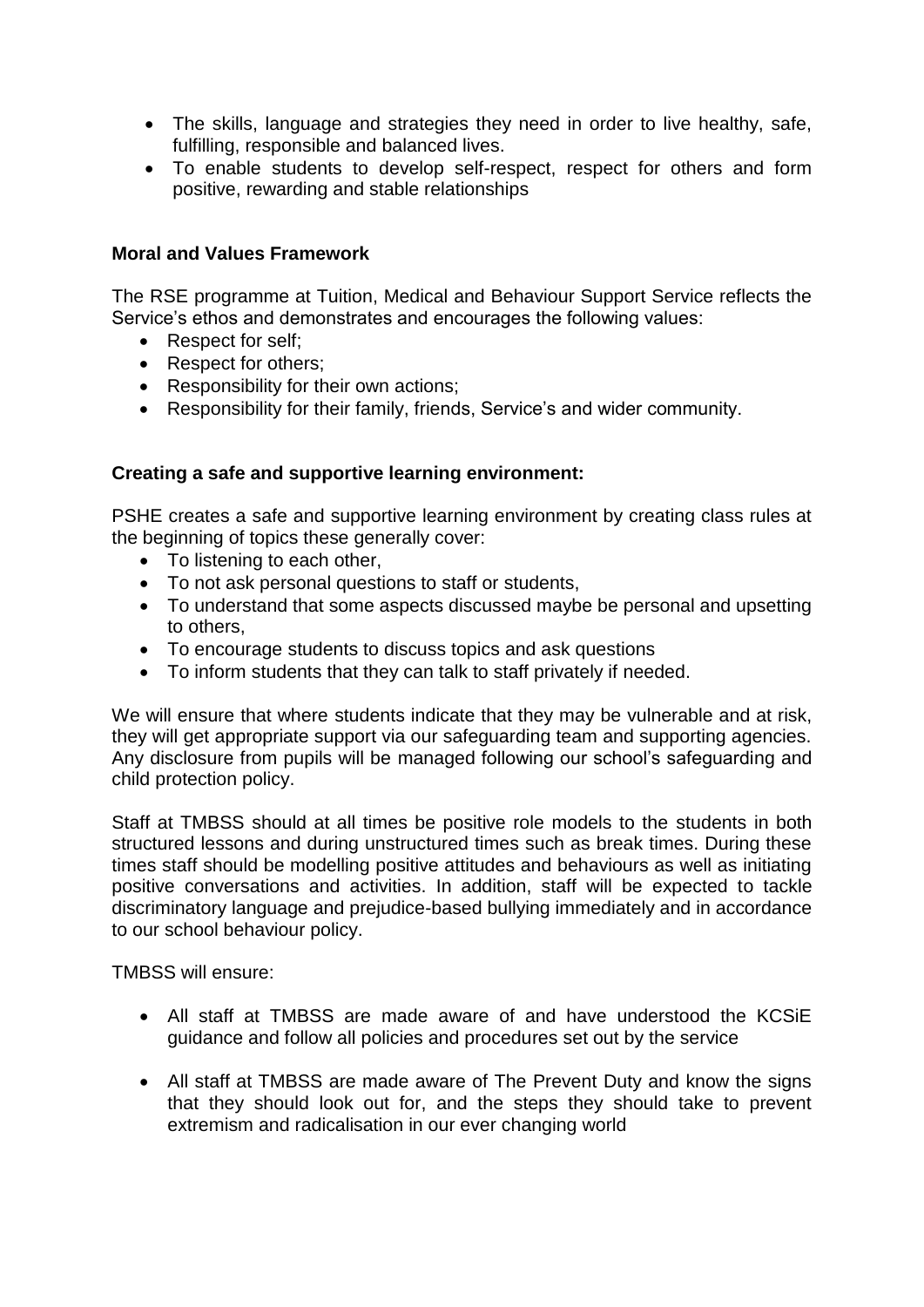- All staff at TMBSS are aware that students are vulnerable to extremist ideology and radicalisation. As well as the importance of protecting children from other forms of harms and abuse. Protecting children from this risk is part of the TMBSS safeguarding policy and procedures.
	- o This is done through the teaching of PSHE and the wider curriculum, all students will learn about fundamental values, including democracy, the rule of law, individual liberty and the mutual respect and tolerance of different faiths and beliefs through a 'Citizenship and British Values' module.
	- o These areas are also found in the TMBSS SMSC policy
- All staff at TMBSS are trained and made aware of Safeguarding and Child Protection policy, and know the signs they should look out for and the steps they should take if they have concerns. These include the following areas:
	- o any forms of abuse
	- o self-harming
	- o Child Sexual Exploitation (CSE)
	- o FGM
	- o forced marriage
	- o homelessness
	- o initiation/hazing type violence and rituals
	- o Peer on peer abuse, including cyber bullying
- TMBSS will ensure that students are taught about safeguarding, including online safety, through teaching and learning opportunities, as part of providing a broad and balanced curriculum. More detailed information can be found in the E-Safety Policy and KCSiE 2021. The PSHE and wider curriculum will include the following areas in terms of E-Safety:
	- o **conduct**: personal online behaviour that increases the likelihood of, or causes, harm; for example, making, sending and receiving explicit images, or online bullying.
	- o **content:** being exposed to illegal, inappropriate or harmful content, for example: pornography, fake news, racism, misogyny, self-harm, suicide, anti-Semitism, radicalisation and extremism.
	- o **contact:** being subjected to harmful online interaction with other users; for example: peer to peer pressure, commercial advertising and adults posing as children or young adults with the intention to groom or exploit them for sexual, criminal, financial or other purposes.
	- o **conduct**: personal online behaviour that increases the likelihood of, or causes, harm; for example, making, sending and receiving explicit images (e.g consensual and non-consensual sharing of nudes and seminudes and/or pornography), sharing other explicit images and online bullying; and
	- o **commerce** risks such as online gambling, inappropriate advertising, phishing and or financial scams.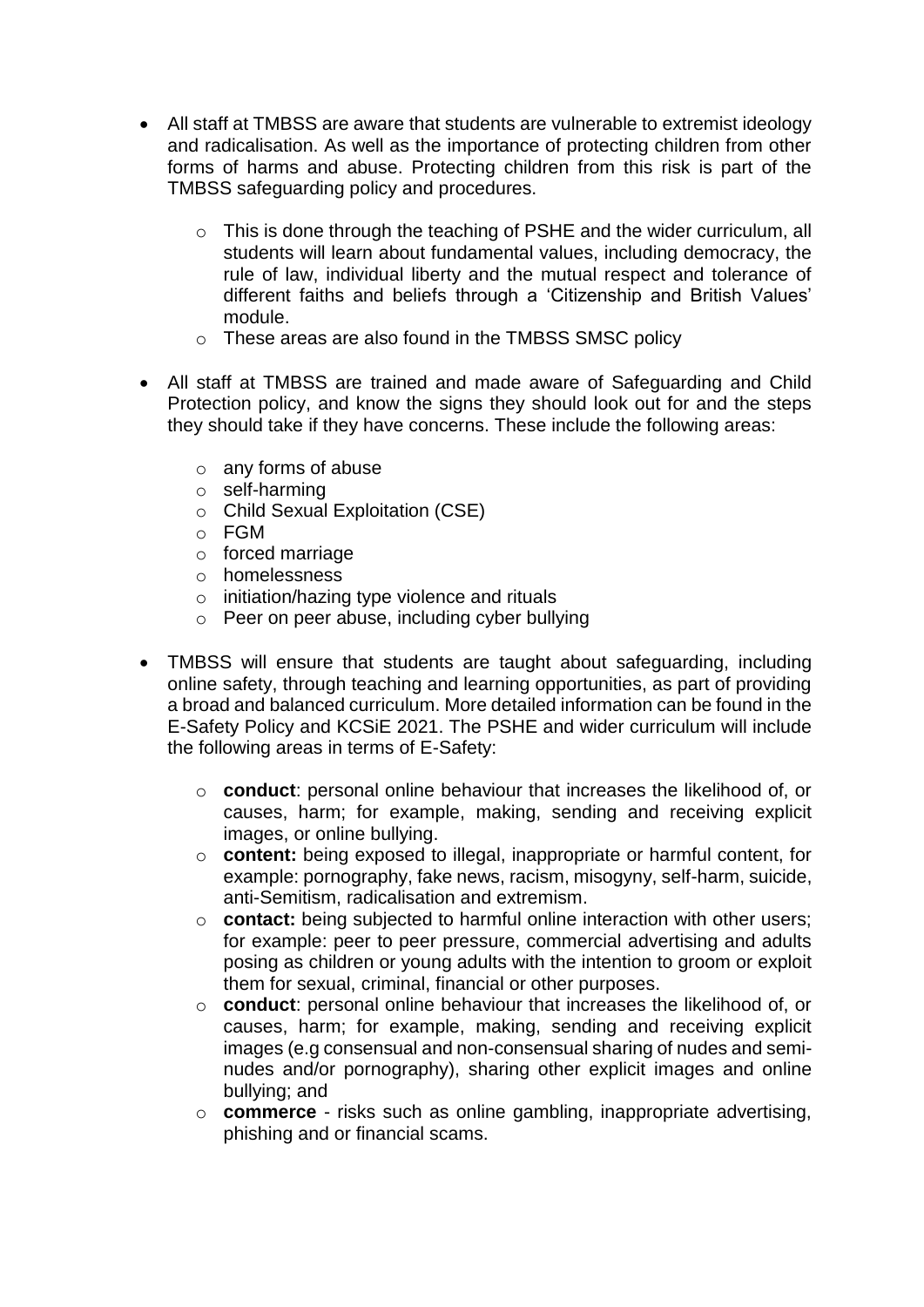- TMBSS will help students to understand, recognise and challenge prejudices surrounding mental health conditions and offering students strategies and support to protect their own mental health
- TMBSS will ensure that all staff have an awareness of behaviours linked to issues such as drug taking, alcohol abuse and any other substance misuse. This will be taught within the PSHE curriculum, and when required, as an immediate response to students needs that can lead to valuable discussion and learning

# **Entitlement and equal opportunities:**

The service is committed to the provision of PSHE to all if its students. Our programme aims to respond to the diversity of children's cultures, faiths, family backgrounds and sexual and gender orientation.

The PSHE programme offers students the opportunity to develop and clarify the attitudes and values in relation to gender roles, stereotyping and to the concepts of masculinity and femininity.

The programme seeks to counteract assumptions in society, e.g. passivity of females, women as 'homemakers', men as breadwinners, men as aggressors. It looks to the need for students to build self-esteem and develop decision-making skills. Open debate is encouraged by means of a friendly and caring environment.

All students have equal access to all aspects of the curriculum that is relevant to their individual needs. Equal time and provision is allocated for all groups but there may be occasions where students with Special Educational Needs are given extra support.

# **Content**

All students are invited to participate in the school council; two student's representatives are selected from each Centre using the ballot process to attend termly school council meetings. This process introduces the students to a democratic society and is part of the Citizenship curriculum.

Students in Key Stage 3 will follow the TMBSS Key Stage 3 syllabus for Citizenship and PSHE, this will be a child centred programme with schemes of work developed to suit individual needs. This will cover the following areas:

- o Health and Wellbeing
- o Relationships
- o Living in the Wider World

Each Centre will deliver the set scheme of work that will be differentiated to meet the needs of individual students. This approach is used so that there is consistency in the teaching of Citizenship and PSHE across all Secondary Centres. This will ensure that students on shared placements or students who move from one Centre to another, do not duplicate work or miss any essential modules.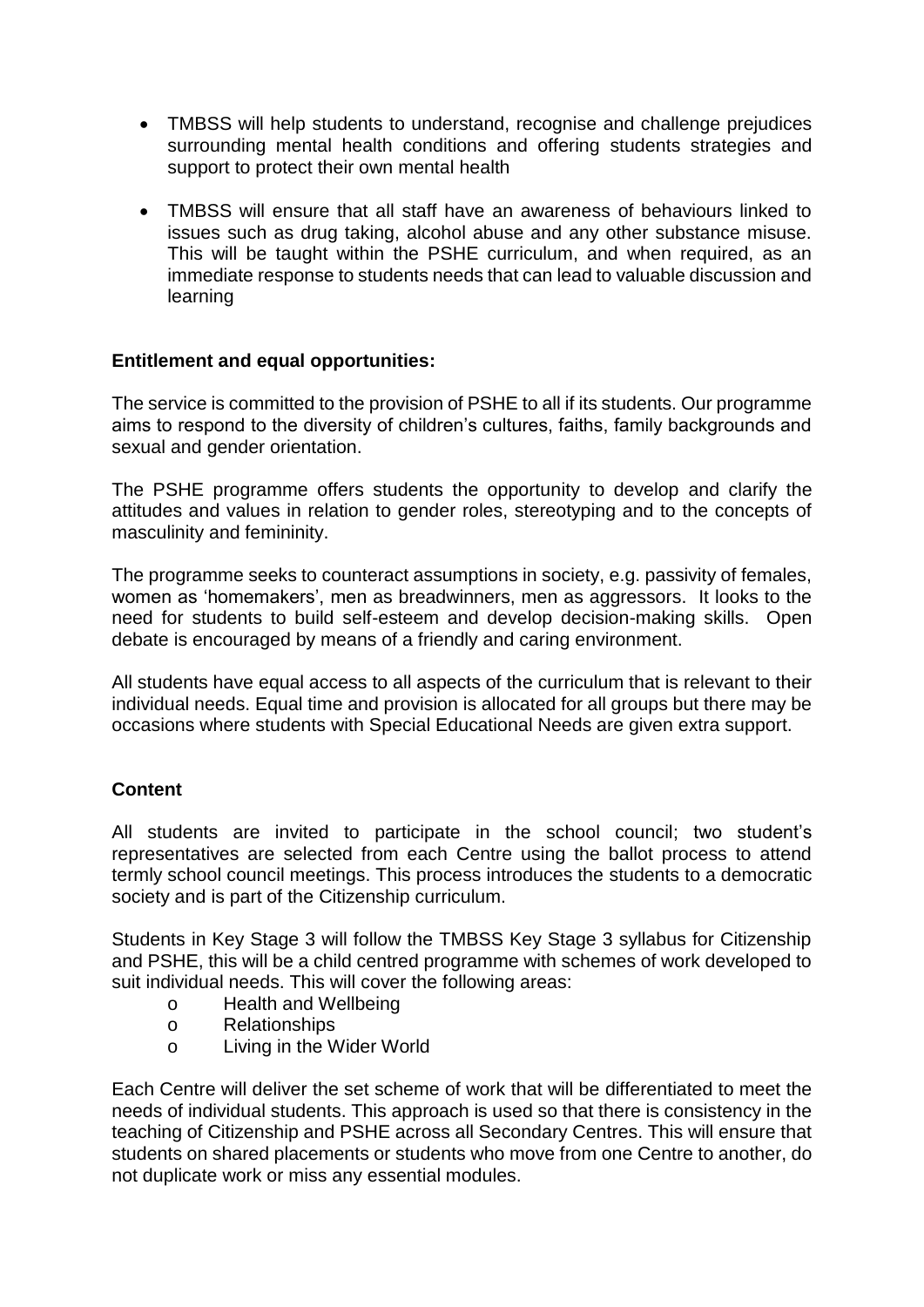Students in Key Stage 4 will follow the AQA Level 1 & 2 AQA Award and Certificate in Personal and Social Education to the appropriate level. They will also be entered (if appropriate) into a qualification in this subject to ensure educational outcomes for the service and the individual student are met.

Centres will as far as possible teach the modules in the same order to ensure standardisation and sharing of resources. However, depending on the child's experiences and abilities this can be adjusted.

As well as following the structured Citizenship and PSHE programme, student's will at times, raise discussions related to Citizenship and PSHE. At these times, if it is appropriate, immediate responses are given as this can lead to valuable discussion and should not be discouraged.

Throughout Citizenship and PSHE all students are actively encouraged to enter into discussions and debate in a positive manner. They are encouraged to explore opinions and consider alternative views.

During Key Stage three (year 7,8,9) students be taught these modules:

- Mental wellbeing
- Online safety
- The dangers of drugs, alcohol and tobacco
- Healthy eating
- Physical health and fitness
- Health and prevention
- Basic first Aid
- Families (RSE)
- Respectful relationships and friendships (RSE)
- Changing adolescent bodies (RSE)
- Intimate and sexual relationships including sexual health (RSE)
- Citizenship and British Values

During Key Stage four (Year 10 and 11) students are taught these modules:

- Introduction to diversity, prejudice and discrimination
- British vales and citizenship
- Personal safety
- Healthy life styles
- Dangers of drugs, alcohol and tobacco
- Relationships and sexual education
- Emotional and mental wellbeing
- Personal action plan
- Personal finance
- Making informed career choices
- Applying for jobs and courses.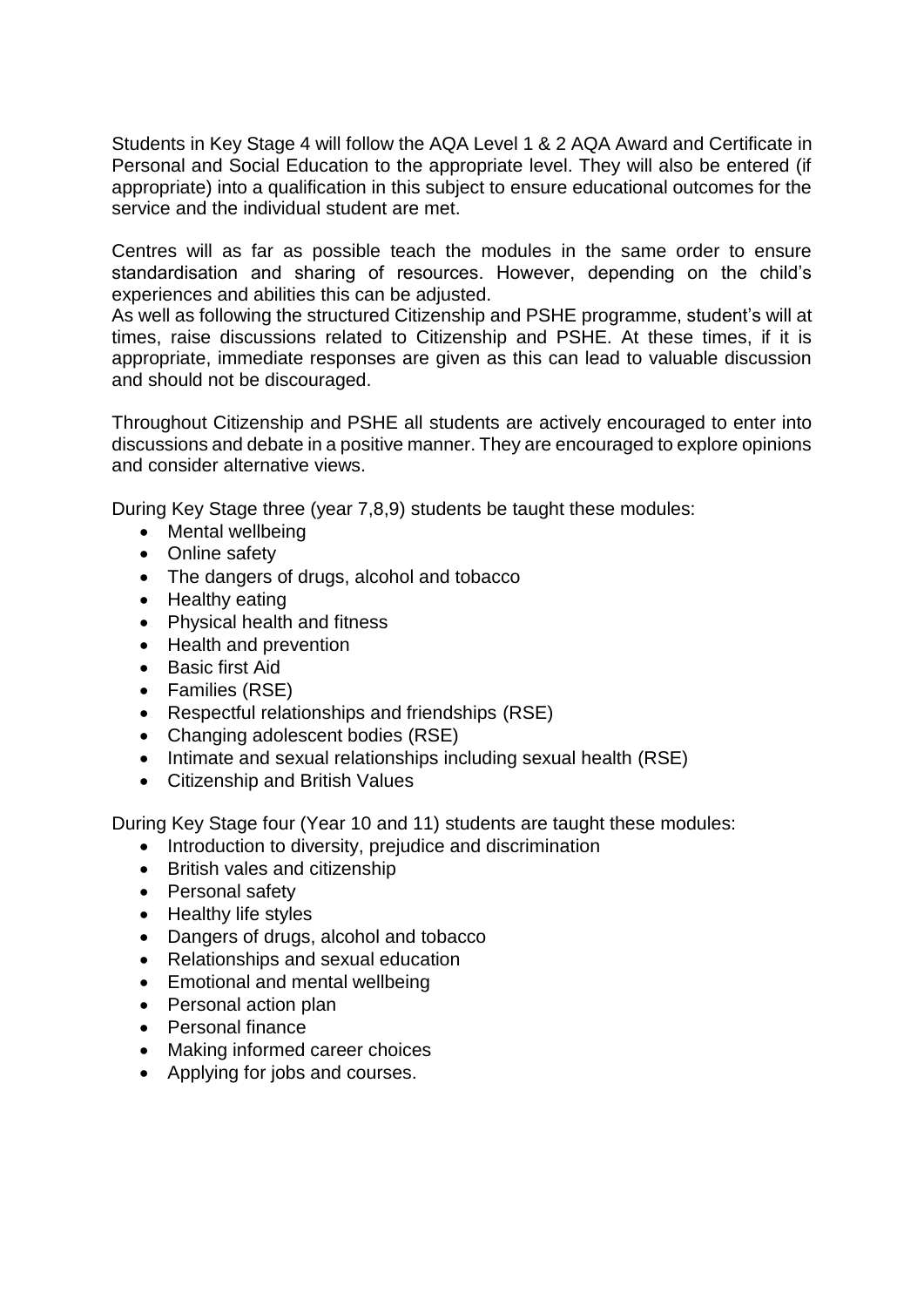# **Monitoring and Assessment:**

The Shropshire scheme includes a baseline assessment and tracking tool, enabling students' knowledge, confidence and ability to access help and support to be identified and measured before and after delivery. The data will be used to identify vulnerable pupils and identify individual pupils' progress In addition liaison with the CHAT service, targeted youth support and our school nurse provides anonymous information to inform the programme and provide co-ordinated pastoral care.

# **Teaching Responsibilities and staff training:**

The PSHE programme will be led by Chloe Davies and will be taught by a range of teaching staff across the service who have had experience and who are confident and competent at delivering the PSHE Programme. TMBSS' Teaching Assistants and Learning Mentors will support all pupils' needs in PSHE lessons. Teachers responsible for teaching PSHE will receive training in 'HEART START' that enables them to teach pupil's basic first aid and CPR training and certification. We will use external contributors and specialist agencies for pupils to have access to up to date information and practices. Collaborating with the school nurse to provide sessions on 'safe sex' and for students to build healthy relationships with the wider community through further liaison with CSO's with specific areas such as:

- Consent
- Anti-social behaviour
- Safety (including Physical and Online Safety)
- Exploitation

KS4 pupils will also have the opportunity to work with an external career adviser to focuses on CV's, Careers and job aspects. When using external speakers to deliver aspects of our PSHE programme we will ensure all staff have current and adequate training in their field, have a current CBR and identify checked and signed into centres on arrival, teaching or TA staff with the present with pupils in session at all times.

# **RSE**

The aim of Relationships and Sex Education (RSE) is to give students the information they need to help them develop healthy, nurturing relationships of all kinds, not just intimate relationships.

It enables students to know what a healthy relationship looks like and what makes a good friend, a good colleague and a successful marriage, civil partnership or other type of committed relationship.

RSE covers contraception, developing intimate relationships and resisting pressure to have sex (and not applying pressure). It teaches what is acceptable and unacceptable behaviour in relationships. This will help students to understand the positive effects that good relationships have on their mental wellbeing, identify when relationships are not right and understand how such situations can be managed.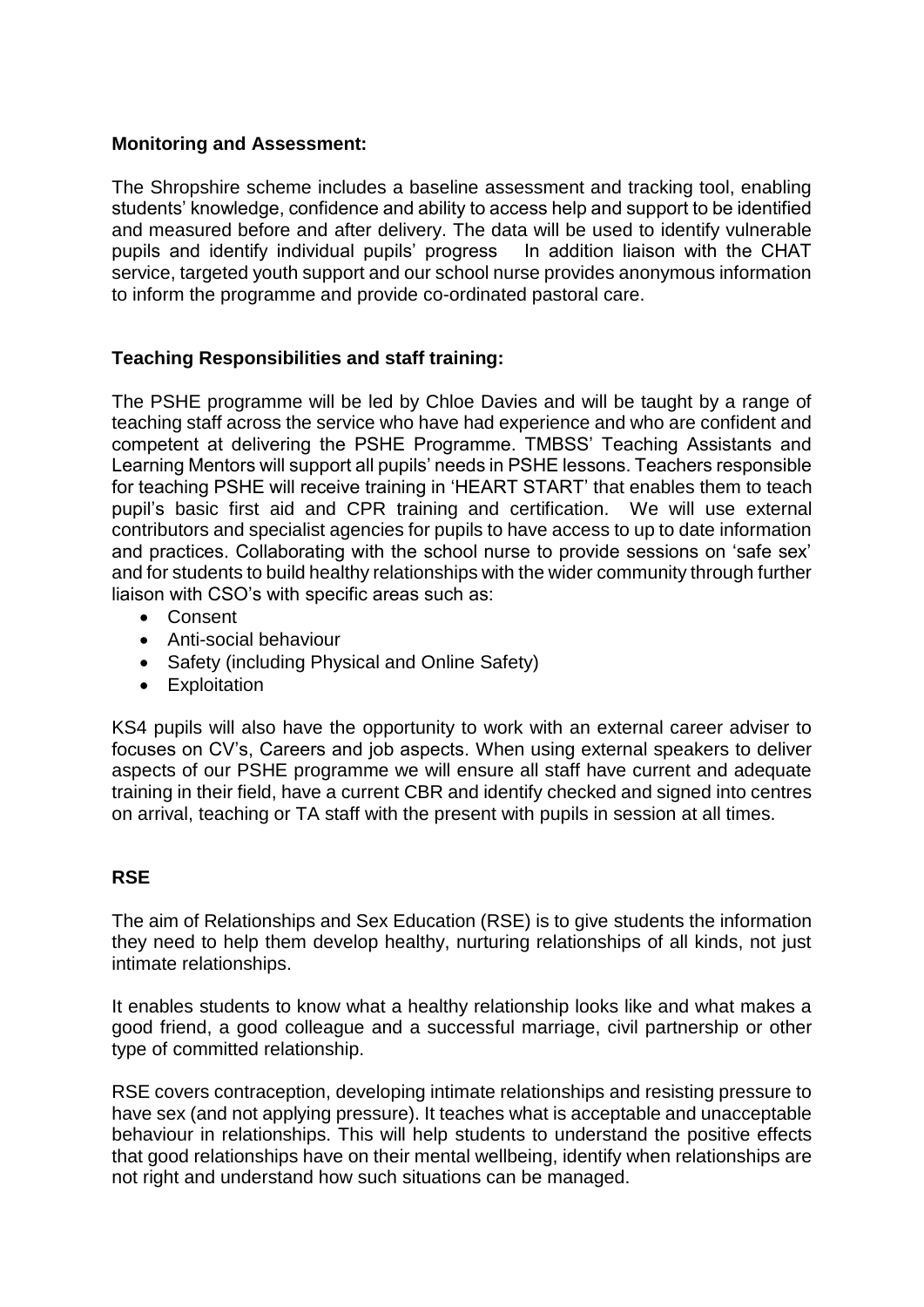RSE does not encourage early sexual experimentation. It teaches students to understand human sexuality and to respect themselves and others. It enables students to mature, build up their confidence and self-esteem and understand the reasons for delaying sexual activity.

RSE also supports people, throughout life, to develop safe, fulfilling and healthy sexual relationships, at the appropriate time. Knowledge about safer sex and sexual health remains important to ensure that students are equipped to make safe, informed and healthy choices as they progress through adult life. (see RSE policy).

#### **Withdrawal of RSE**

Parents/Carers have the right to withdraw their children from all or part of the Sex Education provided at within the Service except for those parts included in statutory National Curriculum. Those parents/carers wishing to exercise this right are invited in to see the Centre Manager who will explore any concerns and discuss the impact that withdrawal may have on their child. Once a child has been withdrawn they cannot take part in the RSE programme until the request for withdrawal has been removed. The Relationship Education has been compulsory from 2020 and students cannot be withdrawn from these lessons.

Materials are available to parents/carers who wish to supplement the Service RSE programme or who wish to deliver RSE to their children at home.

# **Controversial and Sensitive Issues**

Sensitive and controversial issues within PSHE and RSE cannot be ignored. Such issues are presented in a broad and balanced way free from sensationalism and personal bias.

Topics such as contraception, abortion, homosexuality, HIV/AIDS, may arise as part of the planned curriculum or introduced by students themselves. A supportive climate will be fostered and discussions will take place. The use of medical, scientific language and correct naming of reproductive organs and body parts is supported to ensure understanding; as part of this staff will discuss and explore pupils and society's use of slang, innuendo and oppressive language.

Staff are aware that views around RSE related issues vary. Topics are presented using a variety of views and beliefs and pupils are encouraged to form their own, informed opinions but also respect others that may have a different opinion.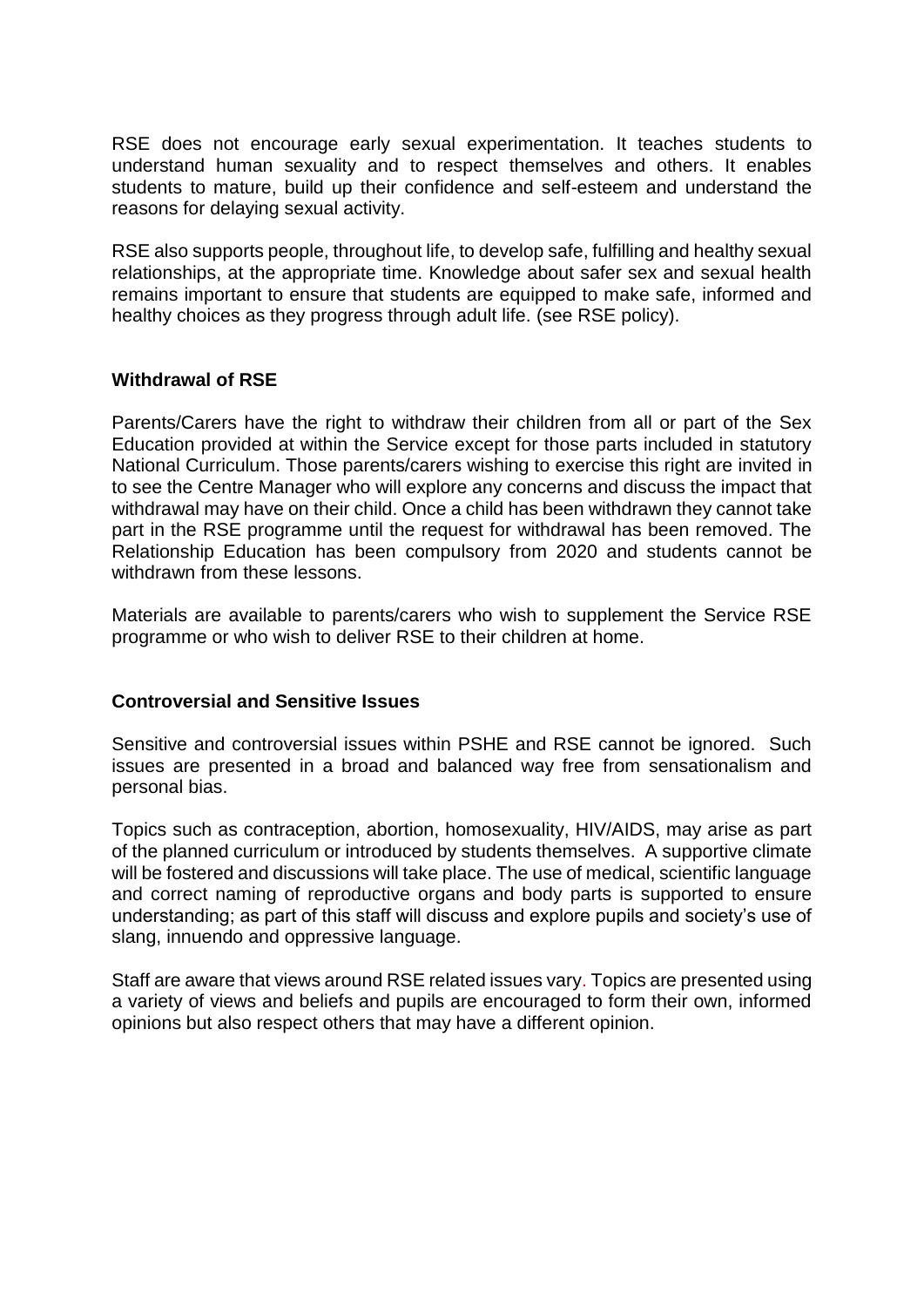# **Dealing with Questions**

Both formal and informal RSE arising from pupils' questions are answered according to the age and maturity of the student and class cohort concerned. Questions may arise that require individual response and exploration rather than a classroom response.

The Service believes that individual teachers must use their skill and discretion in this area and refer to the Child Protection Coordinator if they are concerned. At the beginning of each module a question box will be introduced to enable pupils to ask questions discreetly and anonymously. This is a mechanism which also ensures members of staff (teaching and non- teaching) can acknowledge a student's question without feeling pressurised to respond immediately. Clear ground rules will be agreed with the class to support and encourage questions.

# **Sexual Identity and Sexual Orientation**

Tuition, Medical and Behaviour Support Service believes that PSHE and RSE should meet the needs of all students regardless of their developing sexuality and be able to deal honestly and sensitively with sexual orientation, answer appropriate questions and offering support. Homophobic and Transphobic bullying is dealt with strongly yet sensitively.

# **Relationship and Sexual Health Guidance and Services offered individually to students in School**

- Students are able to access confidential advice from the school nurse, the CHAT Service and the Service Staff within each Centre.
- Child Protection procedures are followed at all times.
- Confidentiality is upheld where appropriate although students are encouraged to talk with their parents/carers, they may choose not to.

Following the Frazer Guidelines the school nurse, assigned by the NHS, will provide the following services:

- Shropshire Condom Distribution Scheme (CDS)
- Chlamydia screening
- Emergency contraception
- Pregnancy testing
- Signposting to other services
- On-going individual support

# **Safeguarding and Child Protection**

The Service has a separate Safeguarding and Child Protection Policy. Effective PSHE and RSE may bring about disclosures of child protection issues and staff are aware of the procedures for reporting their concerns.